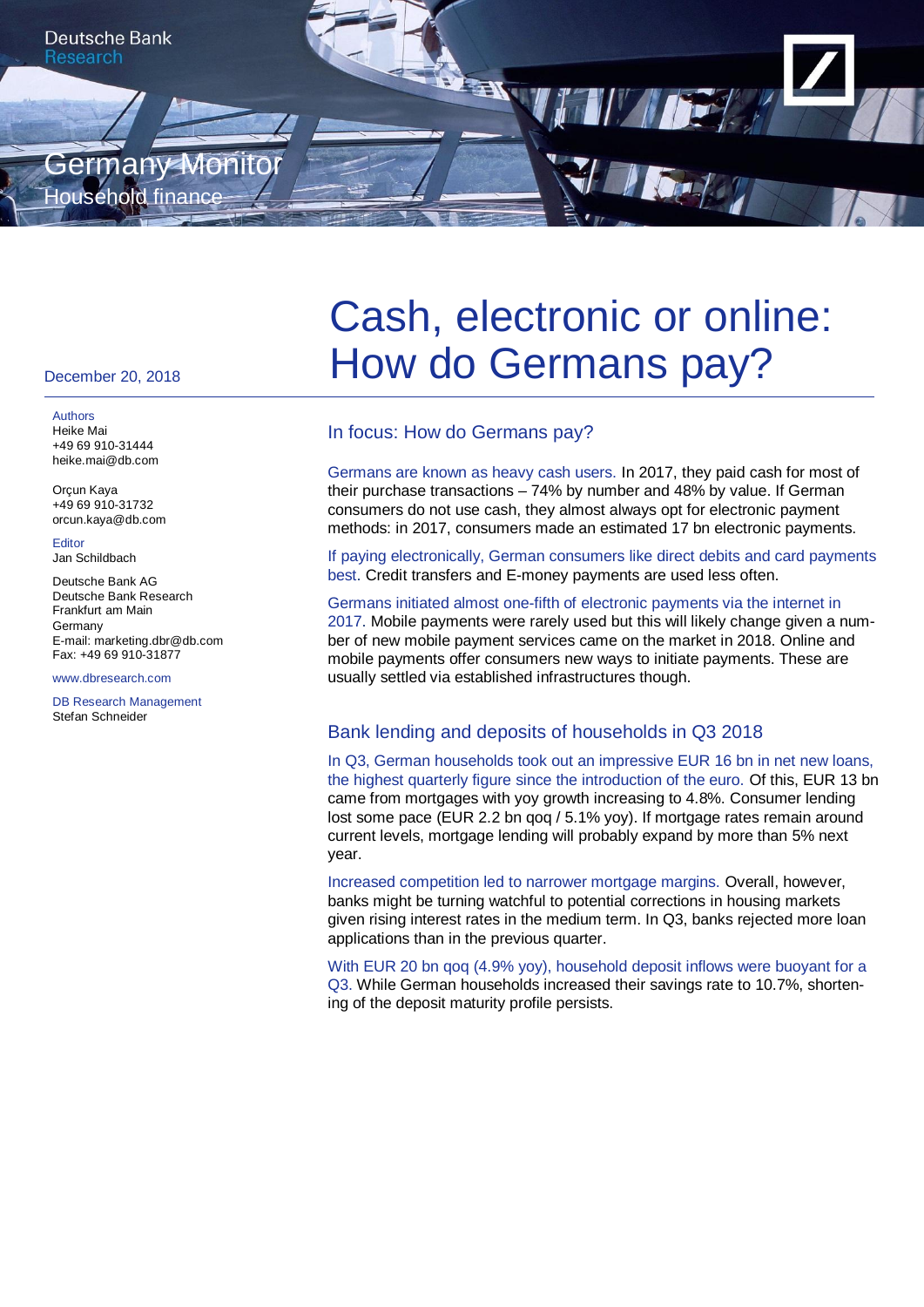## Cash, electronic or online: How do Germans pay?





\*incl. standing orders

Sources: Bundesbank, ECB, Eurostat, EBA Clearing, Deutsche Bank Research



Card payments (incl. signature debit card) Direct debits

Sources: Bundesbank, ECB, Eurostat, EBA Clearing, Deutsche Bank Research

## Cash, electronic or online: How do Germans pay?

Germans are known as heavy cash users. In 2017, they paid cash for most of their purchase transactions – 74% by number and 48% by value. Cash is by far the most popular payment method, at least at physical and virtual points-of-sale. But of course, consumers do not make only point-of-sale payments, which is why the above figures exaggerate Germans' preference for cash.

If German consumers do not use cash, they almost always opt for electronic payment methods. Paper-based credit transfers and checks are rare. In 2017, consumers made an estimated 17 bn electronic payments using different processing and settlement methods: direct debits, card payments, credit transfers and e-money payments.

## Consumer payments by type of settlement

Direct debits are the most popular electronic payment method among German consumers, amounting to an estimated 7.5 bn transactions in 2017 with a total value of about EUR 2.5 tr. Consumers like to use this comfortable method to pay regular bills, for example for electricity, insurance premiums, subscriptions or contributions to clubs or associations. Hence, every German above the age of 14 paid on average 105 bills worth EUR 330 each by direct debit during the past year.

The large majority of the 6 bn card payments worth a total of EUR 357 bn was probably triggered by consumers. On average, every "adult" German thus used cards 84 times in 20[1](#page-1-0)7 to pay EUR 60. Germans prefer debit cards<sup>1</sup> for payments in shops (67 times per year, each worth EUR 54). In most cases, customers are required to enter their PIN; in some cases, their signature is sufficient ("ELV payment").<sup>[2](#page-1-1)</sup> Credit cards<sup>[3](#page-1-2)</sup> are used more rarely (for 17 payments worth EUR 81 on average); however, they are popular for online shopping (so-called "card not present" or CNP transactions).

Consumers are much less likely to use credit transfers and standing orders than direct debits or card payments. In 2017, the estimated number of transactions was 2.6 bn (or 36 for each person aged above 14).

E-money payments are becoming increasingly popular with German consumers.[4](#page-1-3) On average, each German aged above 14 made an estimated 15 e-money transactions worth EUR 42 in 2017. PayPal is the predominant provider in Germany. However, since all European PayPal payments are statistically captured in Luxembourg, the German number can only be estimated. Based on Germany's share in aggregate European online sales, about 1 bn PayPal payments were made by German users. On a side note, providers use the unwieldy term "e-money payments" only in their terms and conditions. For marketing purposes, they usually refer to them as "online payments" – a term which sounds catchier, even though it is not fully accurate.

<span id="page-1-0"></span><sup>1</sup> Usually a girocard in Germany (formerly "EC card"). The amount is debited to the cardholder's account on the following workday.

<span id="page-1-1"></span><sup>2</sup> ELV payments are processed like direct debits and enter the statistics as such. In 2017, Germans made on average 46 debit card payments using their PIN and 21 by signing the cash slip (ELV).

<span id="page-1-2"></span><sup>3</sup> The majority of credit cards in Germany are actually delayed debit cards. All payment obligations incurred during a four-week settlement period are debited in full to the cardholder's bank account at the end of this period. "Real" credit cards enable the cardholder to pay the accumulated amount in instalments, using an interest-bearing credit line.

<span id="page-1-3"></span><sup>4</sup> E-money payments are defined as transfers of e-money between client accounts managed by the same e-money institution. Bank transfers or card payments are necessary to deposit or withdraw money from an e-money account.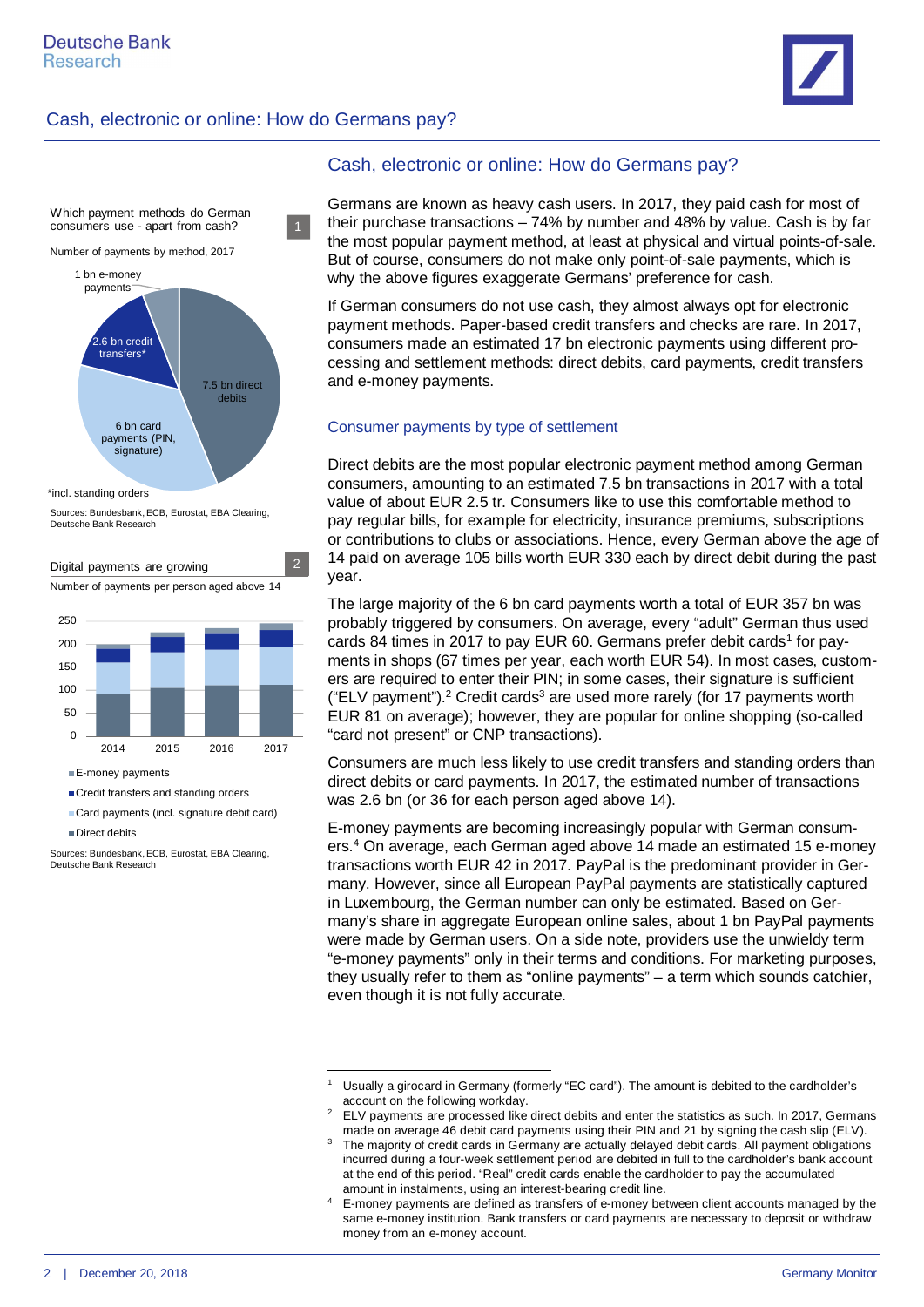

## Cash, electronic or online: How do Germans pay?



First internet, then online banking – first mobile internet, then mobile banking? 5 Number of users in % of the German population



Using online banking

Sources: Eurostat, Deutsche Bank Research

In fact, all types of payments made via the internet are colloquially called "online" payments, as users are usually not particularly interested in the details of the settlement procedure. They only see how a payment is initiated, not how it is processed. And payment service providers offer a plethora of new, innovative solutions, particularly on the internet and mobile phone. These online and mobile payments are then usually processed via the established settlement procedures.

### Online or mobile payments

Of the total 17 bn electronic payments originated by consumers, an estimated 3.2 bn were made online in 2017. 616 m or 10% of all card payments were initiated "remotely", mostly online. And 147 m credit transfers (6%) were made via internet applications offered by specialised providers such as Sofortüberweisung or Giropay, which access the payer's bank account. In addition, 126 m payments were settled via landline or mobile phone bills. Consumers used these payment methods mainly for online shopping or online bookings. Most likely, the lion's share of the 1 bn e-money payments was used for these purposes, too. However, most online payments (up to 1.3 bn transactions) were probably initiated via banks' online banking applications. More than half of all Germans use this tool, mainly for credit transfers. Of course, such online banking transactions include not only payments for online shopping, but also for invoices by craftsmen or for large purchases.

Since the official statistics do not include full information about the type of payment initiation, there is no comprehensive data about how Germans pay for their online purchases. For example, there are no figures on how many direct debits are used to pay for online shopping or whether the retailer or an intermediary wallet provider (such as Amazon Pay) submits such direct debits.

And what about mobile payments? In 2017, only a minority of 5-7% of the participants had used their smartphones to pay, as shown in several representative surveys.<sup>[5](#page-2-0)</sup> Paying via smartphone can combine stationary and online-based options in one app and even enable direct money transfers between two users (person-to-person/P2P). Contactless payments with plastic cards carrying an NFC (near field communication) chip are also regarded as mobile payments. At the beginning of 2018, 15% of all consumers had already used this method.<sup>[6](#page-2-1)</sup> The share of mobile payments, be it via cards or smartphones, is likely to grow. More than one-third of the terminal owners already accepted contactless NFC payments in 2018, and more than 34 m cards with an NFC chip have been is-sued to customers.<sup>[7](#page-2-2)</sup> Moreover, 73% of Germans have mobile phones with internet access. This year, providers with a large customer base have marketed several new solutions, for example apps by commercial banks, savings banks, cooperative banks, Google Pay and Apple Pay. Mobile payment solutions are, essentially, available across Germany, and customers can choose between options – from cash to mobile payments.

Heike Mai (+49 69 910-31444, heike.mai@db.com)

- <span id="page-2-1"></span>6 Sources: Postbank, Allensbach.
- <span id="page-2-2"></span>7 Source: GfK.

Access to the internet via mobile phone

<span id="page-2-0"></span><sup>5</sup> Sources: Deutsche Bundesbank, Postbank, Oliver Wyman.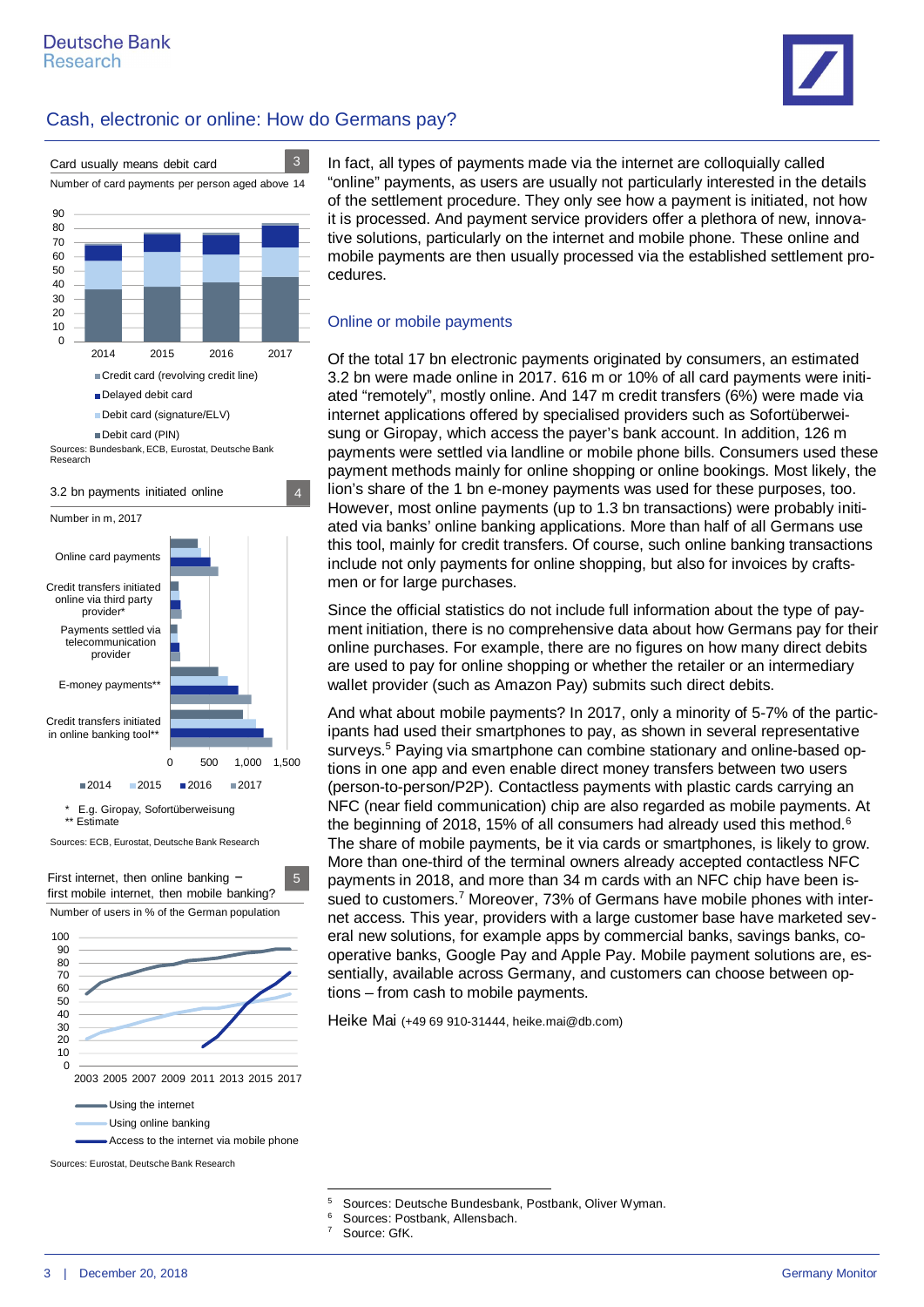





\*includes significant reclassification in Q3 18.

Source: Deutsche Bundesbank



Source: Deutsche Bundesbank



## Bank lending and deposits of households

#### *Loan volumes*

In Q3, German households took out an impressive EUR 16 bn in net new loans, the highest quarterly figure since the introduction of the euro. Q3 lending usually marks the peak of the year, which also looks to be the case this time around. With the remarkable surge in Q3, yoy growth accelerated to 4%.

Mortgages made up the lion's share of this increase, as always (up EUR 13 bn qoq). As a result, yoy growth jumped to 4.8% from 4.1% in Q2. Cooperative banks lent a net EUR 4.2 bn in new mortgages, while around EUR 3.8 bn and EUR 3.7 bn came from credit banks and savings banks respectively. Market shares in mortgages by banking group remained unchanged. Quarterly variations in mortgage lending are largely explained by lending in the previous quarter, changes in mortgage rates and seasonality. If mortgage rates continue to hover around current levels, yoy mortgage lending growth will most likely reach more than 5% next year.

Growth in consumer loans lost some pace in Q3 (EUR +2.2 bn versus EUR +3.1 bn in Q2), with yoy growth falling slightly to 5.1%. The entire increase in consumer lending came from credit banks, whereas savings banks and cooperative banks held their loan books stable. Other loans were flat in Q3.

According to the bank lending survey, demand for mortgages did not change in Q3. A net 14% of banks expect mortgage demand to pick up in the current quarter, though. In Q3, property prices were up by 2% qoq and some 6% yoy, and higher prices by themselves led to rising mortgage lending volumes. With housing construction not able to catch up with demand, prices will probably increase even further. That being said, high house prices might finally put some pressure on mortgage demand. With regard to consumer loans, only a small 6% of banks reported increased demand in Q3, and the same share is forecasting demand to go up in Q4.

It is unclear if the still favourable labour market conditions will translate into an expansion in household credit demand in Q4. On the one hand, job creation driven by a favourable macroeconomic backdrop as well as wage increases due to labour supply shortages are leading to considerable disposable income growth in Germany (up by 0.5% qoq and 3.1% yoy in Q3). On the other hand, households' debt-to-income ratio has been flat at 84% since 2015 and is down from 91% in 2010. Put differently, recent income growth did not spell more-thanproportional loan demand as households kept their leverage largely constant.

#### *Credit standards for approving loan applications*

In Q3, only a tiny 3% of banks eased mortgage standards. A net 7% of banks cited competitive pressure from other banks as a decisive factor. Consumer loan standards remained virtually flat. For the current quarter, banks are cautious. They foresee no modifications in standards for mortgages or consumer loans. 10% of banks reported a higher number of rejected mortgage applications qoq. In recent years, property prices have soared, as has the value of loan collateral, but now banks might be keeping a more watchful eye on potential corrections in housing markets. Indeed, property prices rose in part on the back of low mortgage rates, which might rise slowly in 2019 and beyond.

#### *Terms and conditions governing loan contracts*

For those average mortgage loans that were granted, margins narrowed as indicated by a net 17% of banks. 21% of banks named increased competition as the dominant factor behind this. Margins for riskier mortgage loans as well as for consumer loans, both average and riskier, were virtually constant.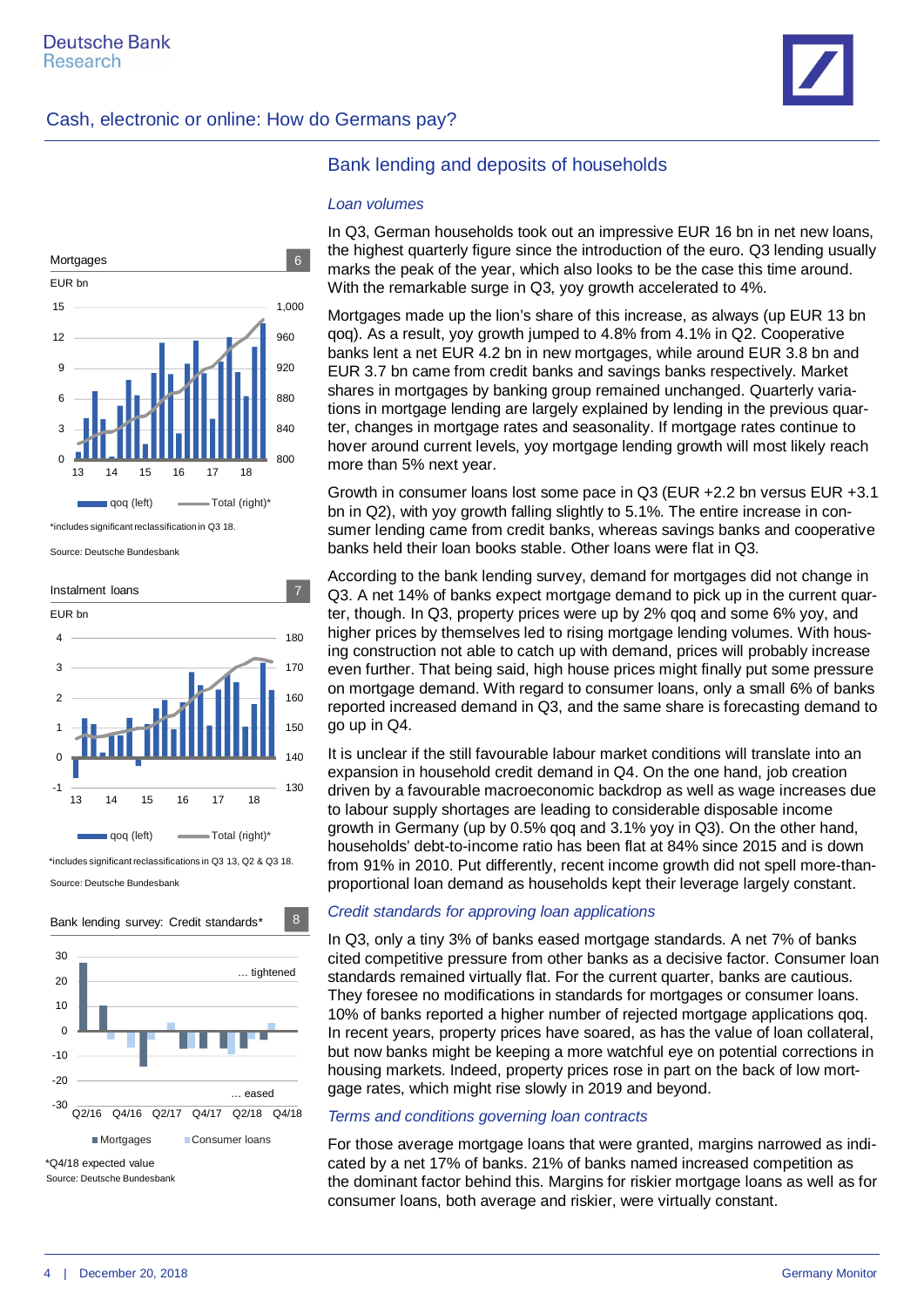





Source: Deutsche Bundesbank



Source: Deutsche Bundesbank



Source: Deutsche Bundesbank

#### *Deposit volumes*

In line with seasonal trends, household deposit inflows lost some pace but remained buoyant for a Q3 (EUR +20 bn qoq). Yoy growth reached a remarkable 4.9%. Overall, German households increased their savings rate for the fifth time in a row to 10.7%, up from 9.7% in Q2 2017. The strong 0.5 pp jump in Q3 might in part be related to consumers' reluctance to buy new (diesel) cars given current uncertainty regarding city driving bans.

As in the previous quarter, the entire surge came from sight deposits. The largest boost was at savings banks (EUR +8.5 bn), followed by cooperative banks (EUR +7.1 bn) and credit banks (EUR +4.8 bn). Savings deposits were down by EUR 1.8 bn, while time deposits were largely flat. The shortening of the deposit maturity profile therefore persists. Sight deposits now account for 63% of household deposits, up from 51% five years ago.

#### *Interest rates*

In Q3, overnight deposit rates came down by 1 bp to 0.01%. Eonia rates have been stable in negative territory since mid-2016 (currently -0.36%) and are unlikely to change significantly any time soon – similarly, deposit rates will probably not move much in the next two to three quarters. However, potential negative spillovers from a hard Brexit to the banking sector could lead to a recalibration of risks and affect benchmark rates and overnight rates alike.

Rates for new consumer loans climbed by 9 bp to 5.96% in Germany in Q3. This is slightly below the EMU average of 6.27%. Mortgage rates were minimally down by 3 bp to 1.92% in Germany, also a somewhat lower figure than the EMU average of 2.09%.

Orçun Kaya (+49 69 910-31732, orcun.kaya@db.com)